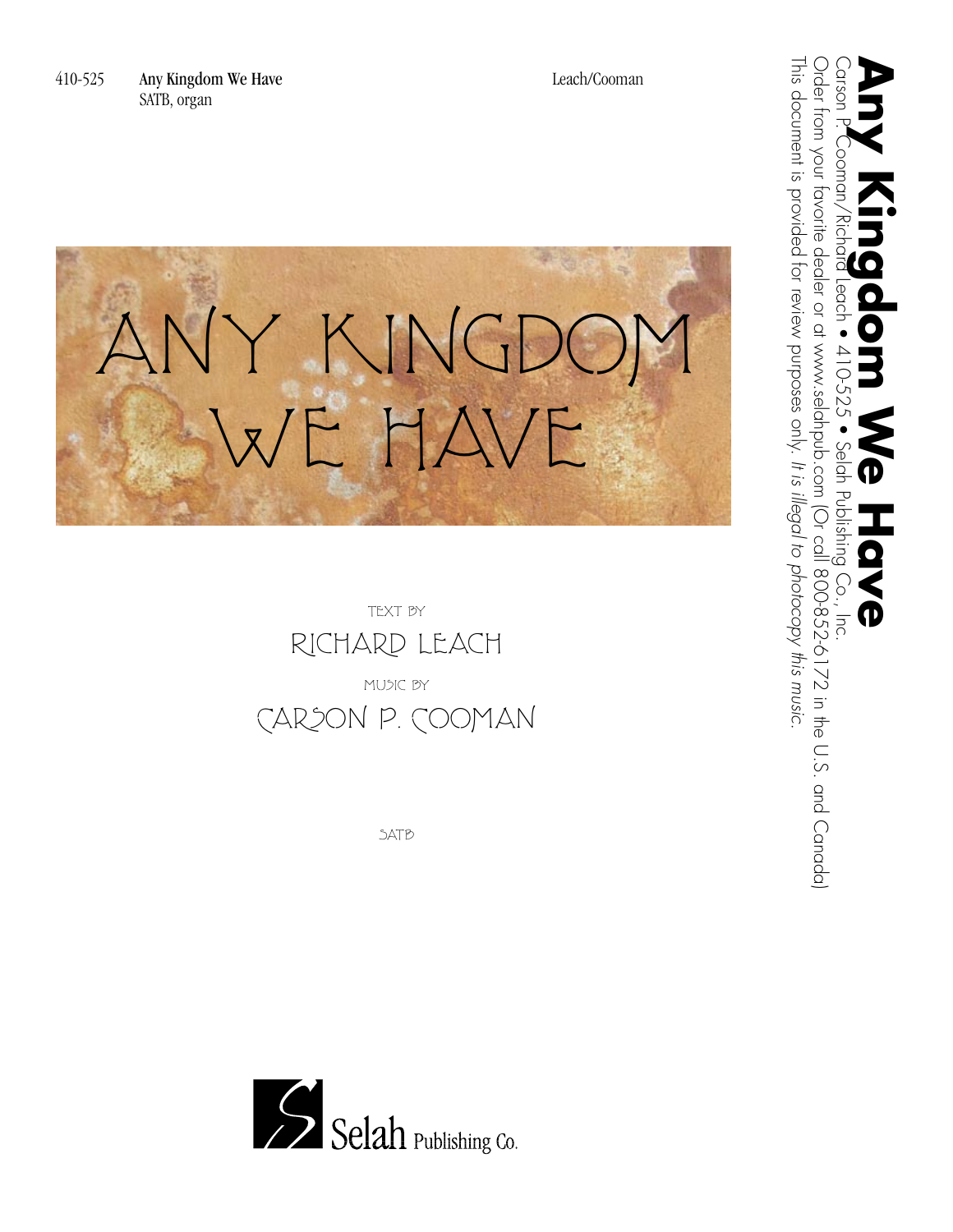

Text © 2001, tune © 2002, and this arr. © 2008 Selah Publishing Co., Inc. www.selahpub.com Printed in the U.S.A. on recycled paper. *It is illegal to photocopy this music.*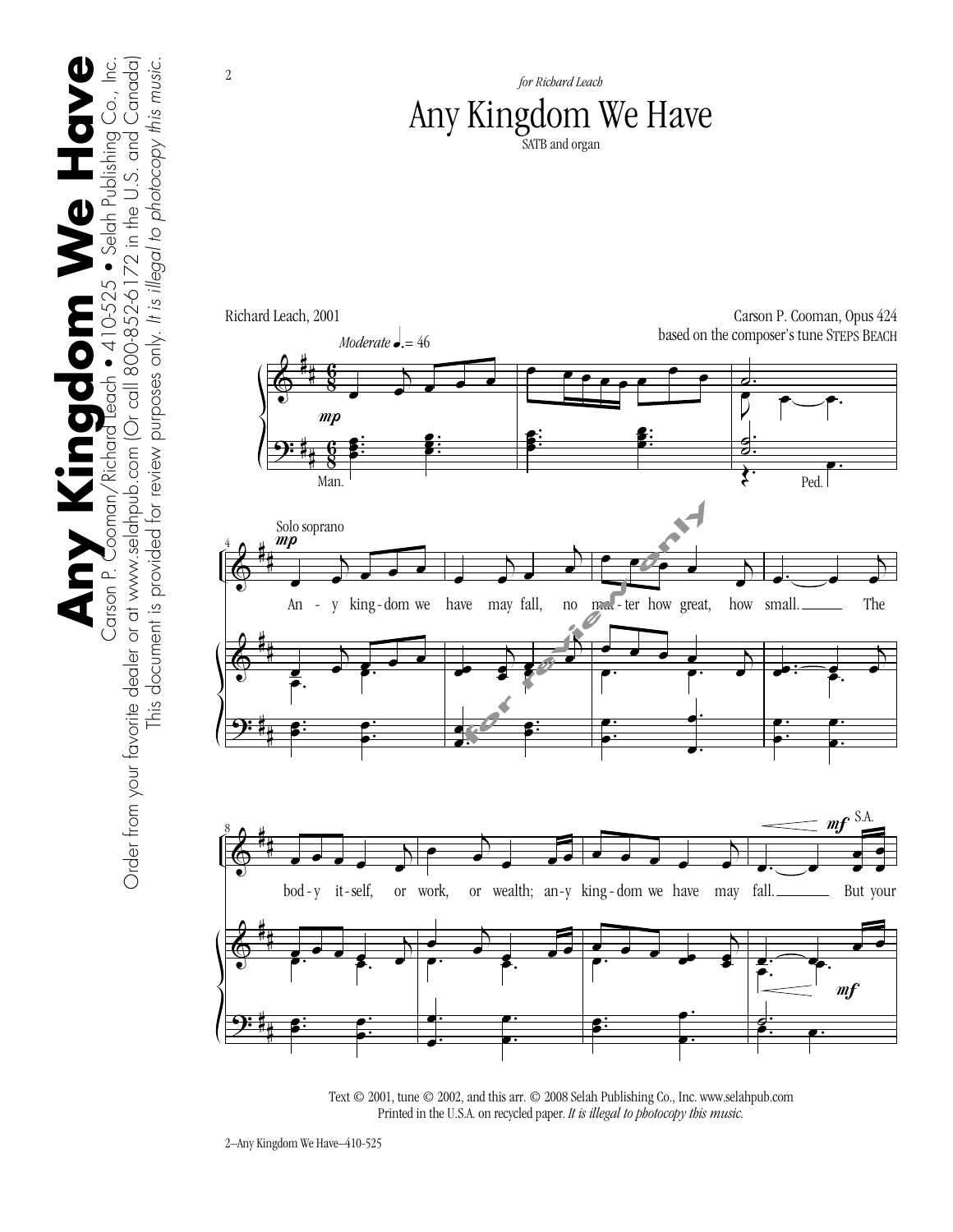

This document is provided for review purposes only.

This document is provided for review purposes only. It is illegal to photocopy this music.

*It is illegal to photocopy this music.*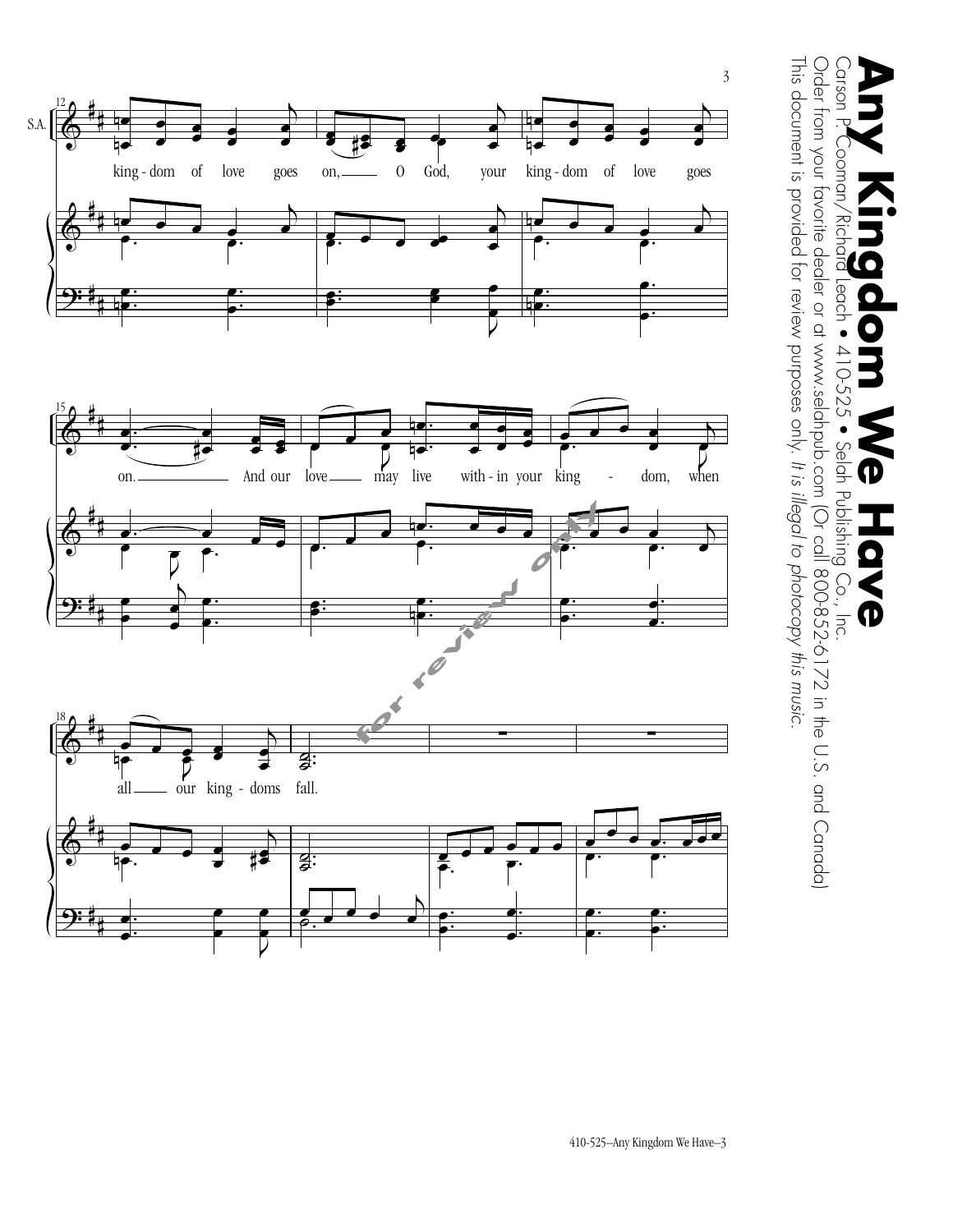$\sum_{\text{Order from your favorite dealer or at www.selchnpub.com (Or cell 800-852-6172 in the U.S. and Canada)}\prod_{\text{Order of the other}}\prod_{\text{Coul}}\prod_{\text{Coul}}$ **Any Kingdom We Have** Order from your favorite dealer or at www.selahpub.com (Or call 800-852-6172 in the U.S. and Canada) This document is provided for review purposes only. It is illegal to photocopy this music. This document is provided for review purposes only. *It is illegal to photocopy this music.*





<sup>4–</sup>Any Kingdom We Have–410-525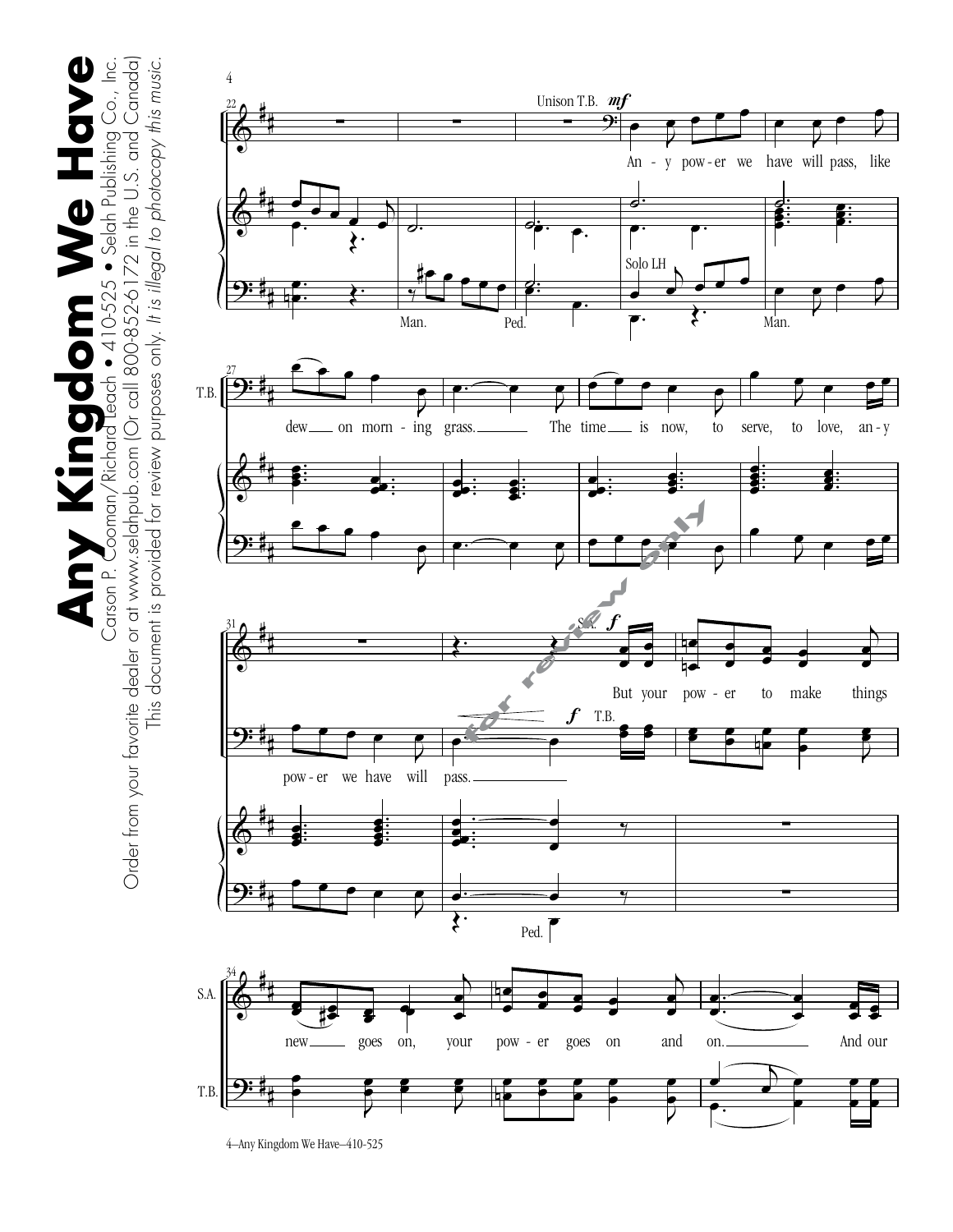









This document is provided for review purposes only.

This document is provided for review purposes only. It is illegal to photocopy this music.

*It is illegal to photocopy this music.*